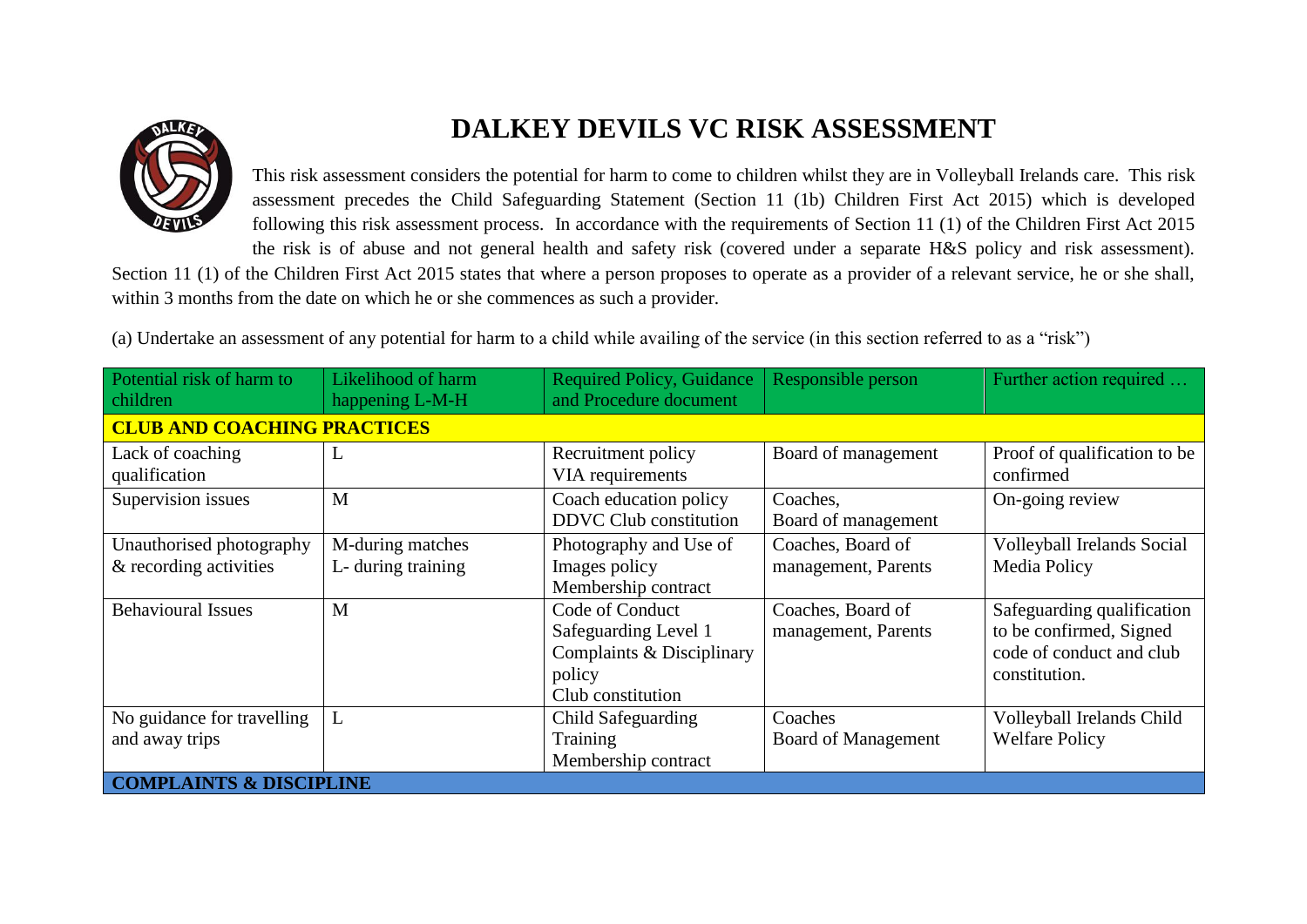| Lack of awareness of a<br>Complaints & Disciplinary<br>policy                                                               | H              | Complaints & Disciplinary<br>procedure/policy in DD<br>constitution<br>Communication                                                                  | Board of management                      | Volleyball Irelands Child<br><b>Welfare Policy</b>                                  |
|-----------------------------------------------------------------------------------------------------------------------------|----------------|-------------------------------------------------------------------------------------------------------------------------------------------------------|------------------------------------------|-------------------------------------------------------------------------------------|
| Complaints not being dealt<br>with seriously                                                                                | $\mathbf{M}$   | Complaints & Disciplinary<br>procedure/policy in DD<br>constitution<br><b>Communication</b> board                                                     | Board of management<br>Coaches           | Volleyball Irelands Child<br><b>Welfare Policy</b>                                  |
| <b>REPORTING PROCEDURES</b>                                                                                                 |                |                                                                                                                                                       |                                          |                                                                                     |
| Concerns of abuse or harm<br>not reported                                                                                   | M              | Child Safeguarding<br>Training - Level<br>Designated persons on the<br>communication board<br>Volleyball Ireland Code of<br>Ethics for Young Children | <b>Board of Management</b>               | Publicise names of CCOs,<br>DLPs, MP(s)<br>Include in Safeguarding<br>Training (L1) |
| Not clear who YP should<br>talk to or report to                                                                             | L              | Post the names of CCOs,<br>DLPs and MP                                                                                                                | <b>Board of Management</b>               | Safeguarding training 1<br>and 2<br>Communication board                             |
| <b>FACILITIES</b>                                                                                                           |                |                                                                                                                                                       |                                          |                                                                                     |
| Unauthorised access to<br>designated children's play<br>& practice areas and to<br>changing rooms, showers,<br>toilets etc. | H              | Supervision policy<br>Coach education                                                                                                                 | Coaches,<br>Sports hall staff            | Clarify responsibilities<br>before session starts                                   |
| Unauthorised exit from<br>children's areas                                                                                  | $\overline{H}$ | Supervision policy<br>Coach education                                                                                                                 | Coaches,<br>Sports hall staff            | Clarify responsibilities<br>before session starts                                   |
| Photography, filming or<br>recording in prohibited<br>areas                                                                 | $\mathbf{M}$   | Photography policy and<br>use of devices in private<br>zones.<br>Membership contract                                                                  | Coaches,<br>Sports hall staff<br>Parents | Authorised photographers<br>at all major events                                     |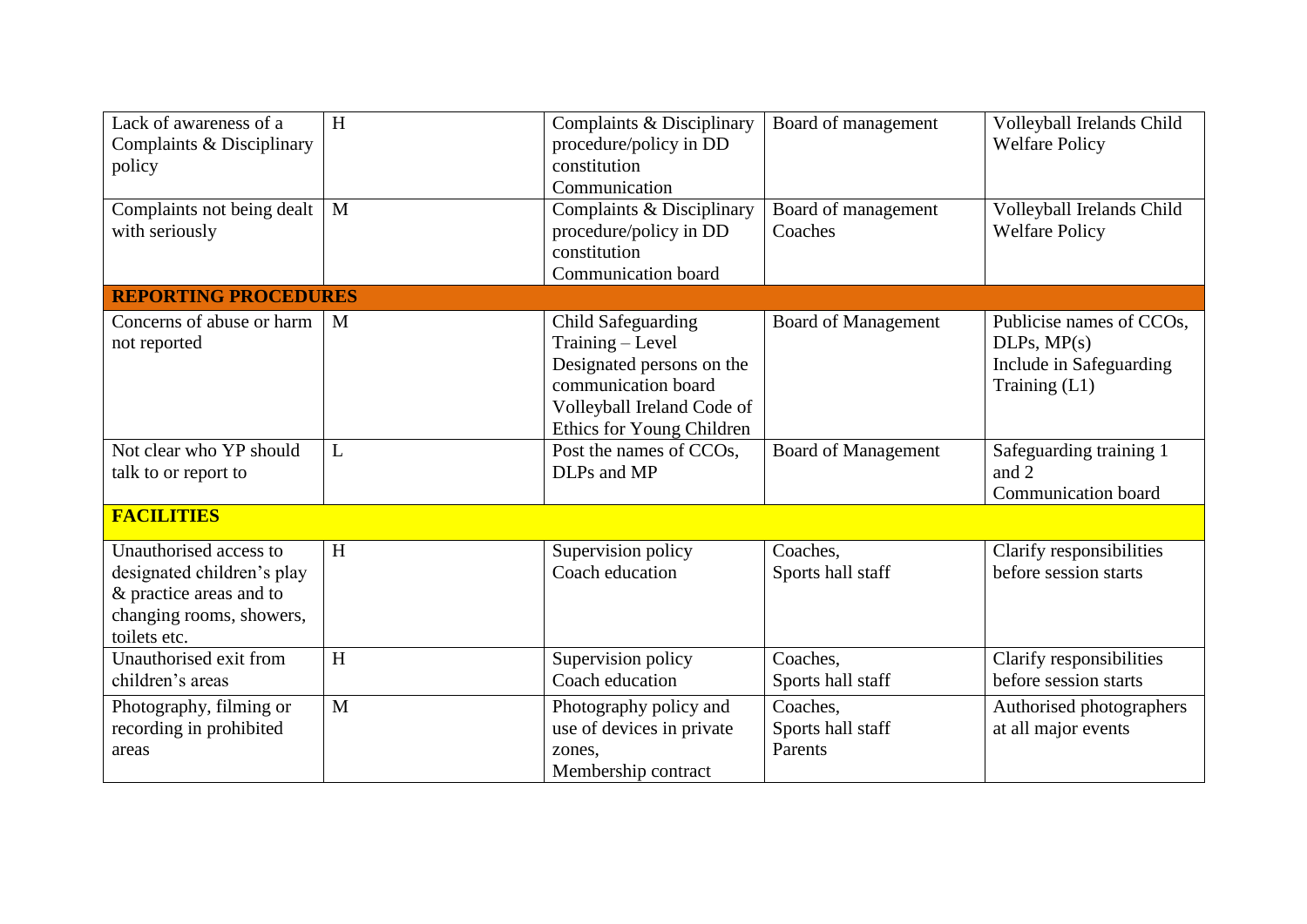| Missing or found child on<br>site                                                                              | M            | Volleyball Ireland code of<br>Ethics<br><b>Coaches Training</b>                                              | Coaches,<br>Sports hall staff<br>Board of management | Refer to policy and inform<br>Gardai               |  |
|----------------------------------------------------------------------------------------------------------------|--------------|--------------------------------------------------------------------------------------------------------------|------------------------------------------------------|----------------------------------------------------|--|
| <b>RECRUITMENT</b>                                                                                             |              |                                                                                                              |                                                      |                                                    |  |
| Lack of clarity on roles                                                                                       | M            | Recruitment policy                                                                                           | Board of management                                  | Check job description<br>Put supervision in place  |  |
| Unqualified or untrained<br>people in role                                                                     | $\mathbf{L}$ | Recruitment policy                                                                                           | Board of management                                  | Check qualification<br>On-going review             |  |
| <b>COMMUNICATION AND SOCIAL MEDIA</b>                                                                          |              |                                                                                                              |                                                      |                                                    |  |
| Lack of awareness of 'risk<br>of harm' with members<br>and visitors                                            | H            | Child Safeguarding<br><b>Statement</b>                                                                       | Coaches, board of<br>management                      | Communicate child<br>safeguarding statement        |  |
| No communication of<br>Child Safeguarding<br><b>Statement or Code of</b><br>Behaviour to members or<br>visitor | H            | Child Safeguarding<br><b>Statement</b><br>Code of Behaviour<br>Code of conduct<br><b>Communication</b> board | Coaches<br>Board of management                       | Communicate child<br>safeguarding statement        |  |
| Unauthorised photography<br>& recording of activities                                                          | H            | Code of conduct<br>Membership contract                                                                       | All                                                  | $\overline{On}$ -going review                      |  |
| Inappropriate use of social<br>media and<br>communications under<br>18's                                       | H            | Code of conduct<br>Communication board                                                                       | All                                                  | On-going review                                    |  |
| <b>GENERAL RISK OF HARM</b>                                                                                    |              |                                                                                                              |                                                      |                                                    |  |
| Harm not being recognised                                                                                      | H            | Safeguarding policy<br><b>Child Safeguarding</b><br>Training                                                 | Coaches                                              | Volleyball Irelands Child<br><b>Welfare Policy</b> |  |
| Harm caused by<br>- child to child                                                                             | H            | Safeguarding policy<br>Child Safeguarding                                                                    | All                                                  | Volleyball Irelands Child<br><b>Welfare Policy</b> |  |